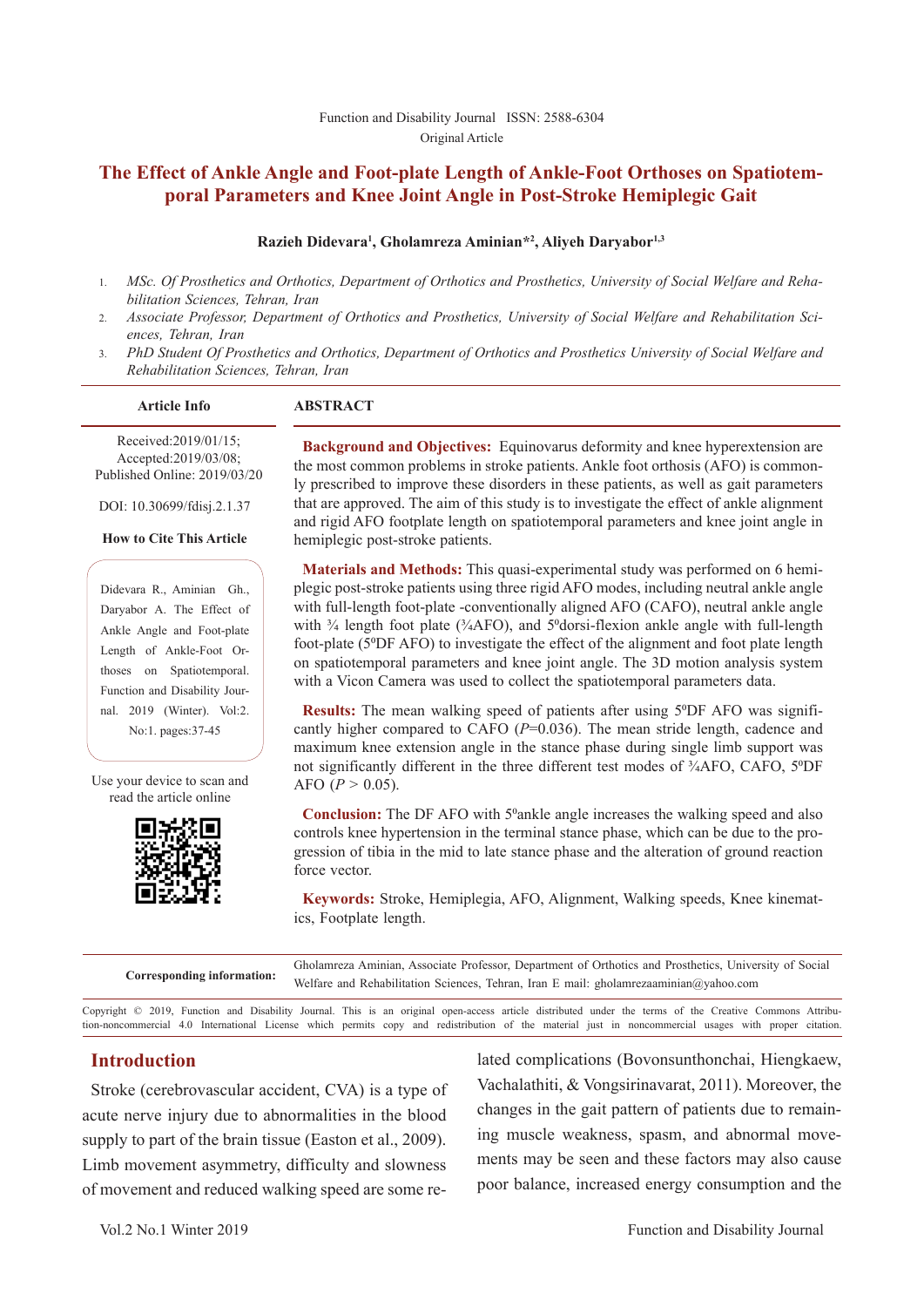risk of falling (da Cunha Jr et al., 2002). Improvement of gait pattern and recovery in the ability to walk are the main objectives of rehabilitation in these patients (Danielsson & Sunnerhagen, 2004). The most widely prescribed orthosis for hemiplegic patients is ankle foot orthosis (AFO). The AFO can prevent the ankle planar flexion in the stance phase, and control the knee hyperextension, indirectly (Hsu, Michael, & Fisk, 2008). Clinically, keeping the ankle in dorsiflexion about 5 to 10 degrees causes the knee to fit in the proper degree of flexion, reducing the tendency towards genurecurvatum in the stance phase (Chen, Yeung, Wu, & Chiang, 1998; Eddison, Chockalingam, & Osborne, 2015; Hung, Chen, Yu, & Hsieh, 2011). Some researchers like Lehman, Miyazaki, and Oshawa et al. have reported the establishment of the 5, 7 and 10 degrees of dorsiflexion angle in an AFO may control knee hyperextension (Lehmann, Condon, & Price, 1987; Miyazaki, Yamamoto, & Kubota, 1997; Ohsawa et al., 1992).

Regardless of the ankle joint alignment that can be effective on the gait parameters, the footplate length of the orthosis might be another variable which can affect the gait of hemiplegic. The most commonly used footplate length in AFO is in full-length or  $\frac{3}{4}$  length foot-plate (ending proximal to the metatarsal heads). The footplate length seems to affect the second and third rockers of foot and ankle mechanism of these patients during stance phase. Although the number of studies in this area is very limited, only the results of Fatone et al (2009) study showed that full-length footplate articulated AFO in conjunction with a plantar flexion stop might improve early stance knee moments for people with post stroke hemiplegia.

According to the above explanation, therefore, the aim of this study is to investigate the effect of AFO alignment and footplate length on spatiotemporal parameters and knee joint angle in hemiplegic poststroke patients.

#### **Materials and Methods**

This is a quasi-experimental study within a group but without a control group for comparing the effects of the three conditions by using three types AFO. It was approved by the Ethics Committee of the University of Social Welfare and Rehabilitation Sciences with the ethics code, IR.USWR.REC.1395.56

#### **Participants**

According to the sample size formula and by using speed variable in the Andrew study (2002) where the  $z= 1.96$ ,  $\mu$ 1= 0.32 &  $\mu$ 2= 0.35, seven hemiplegic patients participated in this study, however the stuy has had one missing data after data analyzing.

Inclusion criteria for participants were at least six months after stroke, no history of using AFO since the onset of the stroke, no major involvement or difficulty in the contra lateral side, ability to walk independently without cane and walker, maximum grade 2 in ankle plantar flexion muscles spasticity in terms of Ashworth scale and the presence of knee hyperextension in the stance phase when the knee extension is zero degrees in the ipsilateral during the stance phase (Lamontagne, Malouin, & Richards, 2001). Exclusion criteria included people with hammer toes deformity, hip and knee contracture, knee hyperflexion, and patients with cardiorespiratory disorders. The participants were selected from hemiplegic patients referring to Imam Khomeini Hospital and the tests were performed in Javad Movafaghian Research Center in Tehran (Iran). First of all, the procedure of tests was fully explained to the patients, and the subjects who met the study inclusion and exclusion criteria with full consent were enrolled in the study.

#### **Intervention**

To construct the orthosis, the below-knee casting and molding was done according to Sumiya, Suzuki, & Kasahara (1996) for each patient in a position where the person was sitting on the chair and the foot in the semi-weight bearing position, so that the ankle was on the angle of 90 degrees and the shin on both frontal and sagittal planes in perpendicular position and 5 degree of dorsi-flexion for other condition by using goniometry. In the next step, the plaster mold was modified, including reducing the pressure on the malleoli, correcting the angle of the mold on the ankle, and maintaining the standard alignment of the shin. Finally, three types of rigid AFO with 4-mm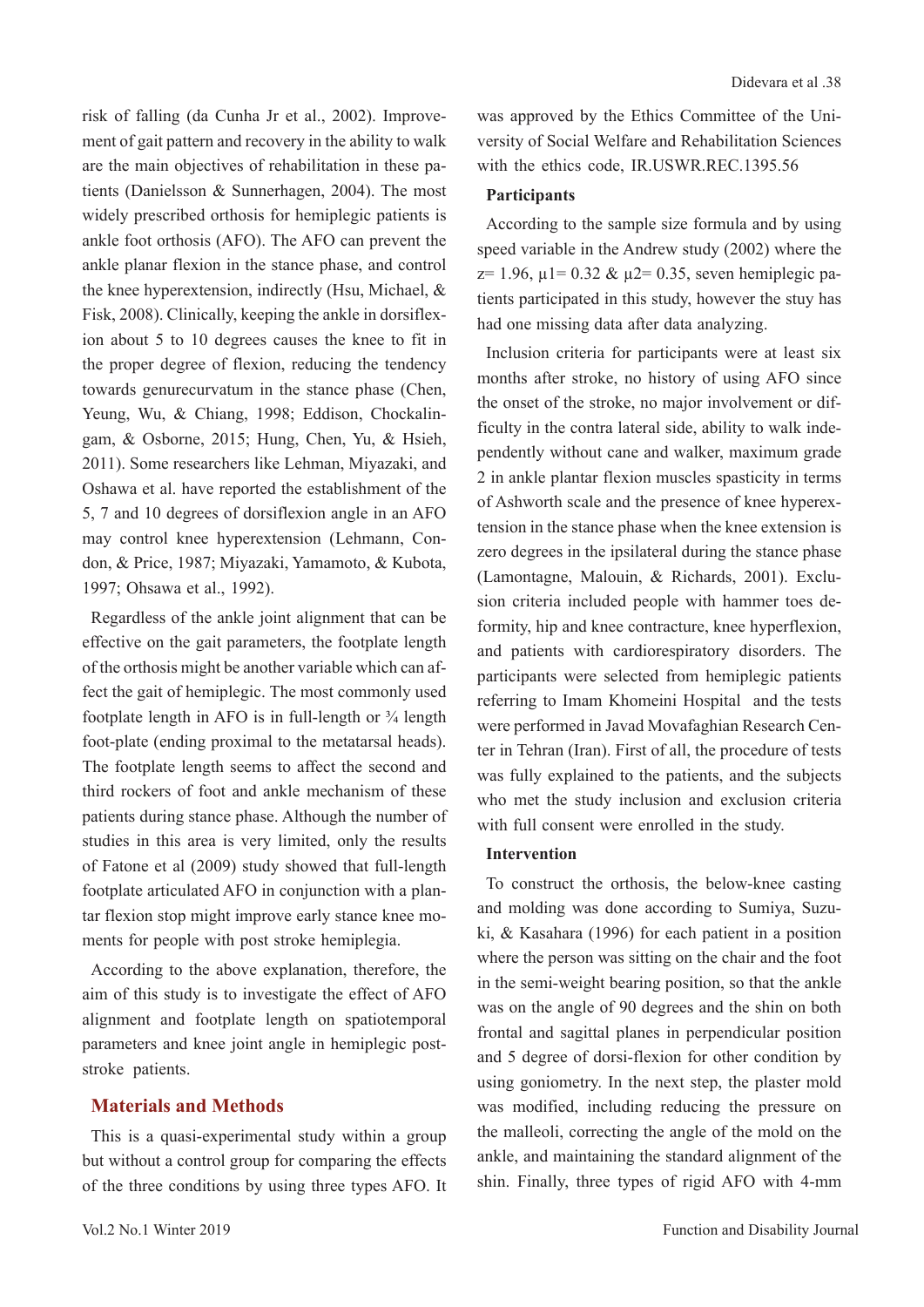39. The Effect of Ankle Angle and Foot-plate Length of...

polypropylene sheet were constructed so that the trim line of all three types was one inch lower than neck of fibula in proximal border and also passed in front of malleloi in the following conditions.

1) Neutral ankle angle and full-length foot-plate,

conventionally aligned AFO (CAFO)(Figure 1)

2) Neutral ankle angle and ¾ length foot-plate  $(*4$  AFO) (Figure 2)

3) 5° dorsiflexion ankle angle and full-length footplate (50DF AFO) (Figure 3)



*Figure 1. Neutral ankle angle and full-length foot-plate – conventionally aligned AFO(CAFO)*



*Figure 2. Neutral ankle angle and ¾ length foot-plate (¾ AFO)*



*Figure 3. 5*0*dorsiflexion ankle angle and full-length foot-plate (5*0*DF AFO)*

## **Data collection**

After preparing the orthoses, the patients referred to the Ergonomic product testing laboratory at the University of Social Welfare and Rehabilitation Sciences of Tehran. Prior to data collection, subjects were allowed to wear these orthoses 2 weeks of accommodation to every orthotic condition. The 3D motion analysis system with the Vicon Camera (UK Oxford

Metrics) with six infrared cameras and a frequency of 100 Hz was used to obtain the necessary information. Markers were attached bilaterally on the calcaneus, lateral and medial malleolus, greater trochanter femur, lateral and medial femur epicondyle, sacrum at the superior aspect of the L5/sacral interface, anterior superior iliac spine (Fatone, Gard, & Malas, 2009).

All tests were performed for all participants with the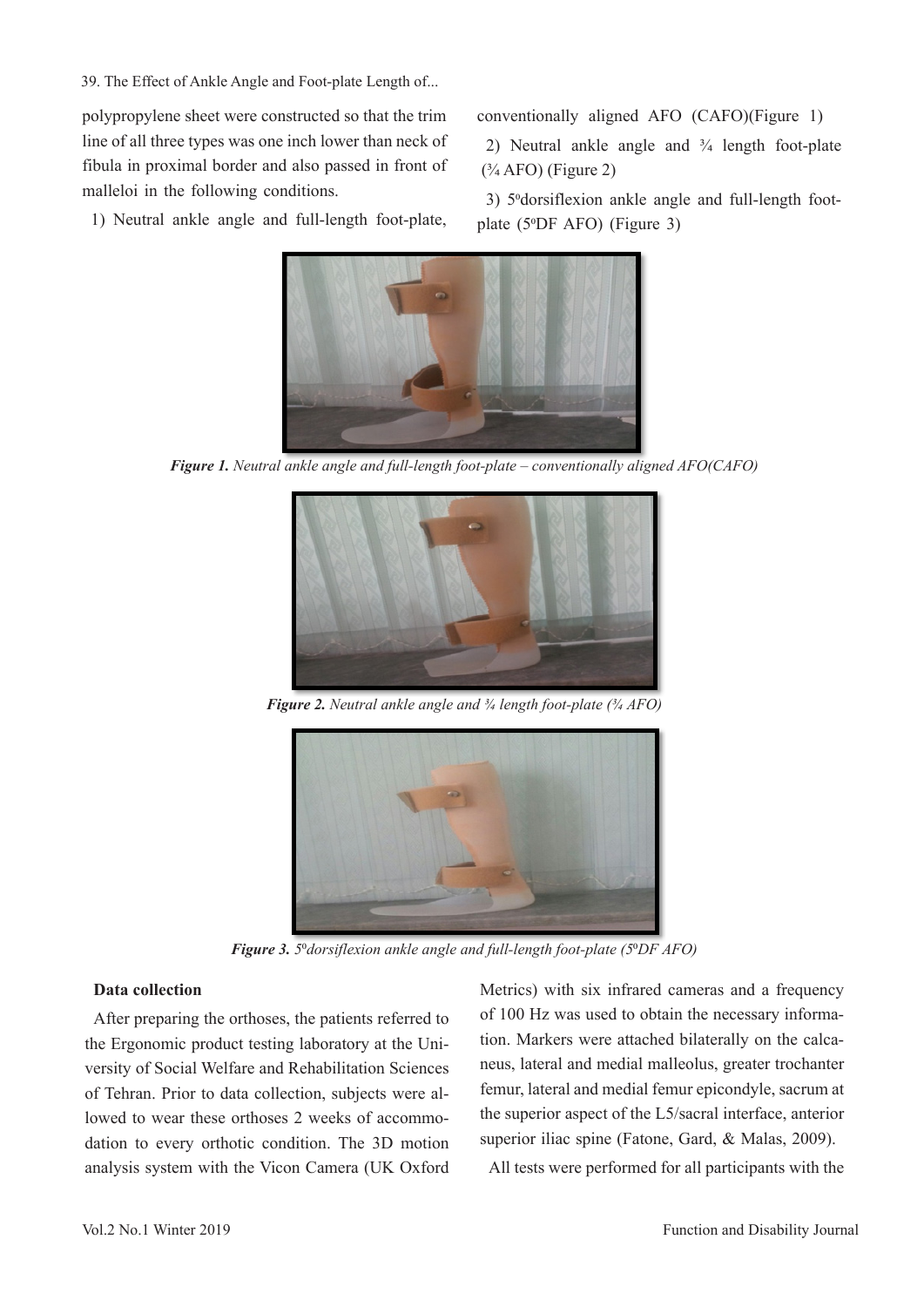same shoes (All-Star shoe) with a same heel height. Before the start of the main test, the subject walked in the laboratory for a few minutes for accomodating with different AFO's to meet the conditions (depending on the patient's comfort). During the test, the subject walked in a straight line with a length of 5 meters with their own stride. A walking test was performed for each individual in three different orthotics conditions. Three tests were taken in each condition. The ordering of different situations was done randomly to avoid the effect of the order of the tests on the results. Several minutes of rest were considered for the patient as sitting on the chair.

#### **Stitistical analysis**

Shapiro Wilk test was performed to determine the normal distribution of the data with three different AFO modes. Regarding the normal distribution of variables in walking speed, gait cadence and knee joint angle, the parameters were compared in three different modes of AFO with repeated measures ANOVA test. In the variable stride length, Friedman test was used because of the absences of normal distribution of the data. For data analysis, SPSS version 14 was applied, and the significant level was less than 0.05.

# **Results**

The study was conducted on six people with poststroke hemiplegia, including five females and one male, of which two had right hemiplegia and four had left hemiplegia. The demographic characteristics of patients are presented in Table 1 as the mean  $\pm$  standard deviation.

## **Spatiotemporal parameters**

The results of this study showed an increase in the stride length and walking speed of participants with <sup>3</sup>/<sub>4</sub>AFO and 5<sup>°</sup>DF AFO conditions compared to CAFO (Figure 4), and this variation was statistically significant for the walking speed in  $5^{\circ}$ DF AFD (*P* = 0.036), but there was not statistically significant for the stride length (*P*> 0.05). Moreover, the increase in gait cadence was observed for ¾AFO compared to the CAFO, although it was not statistically significant (*P*> 0.05), see Table 2.

# **Knee joint kinematics**

In the present study, the maximum knee extension angle in the stance phase during single-limb support for the ¾ AFO and 50DF AFO was respectively decreased in comparison with the CAFO, although these changes were not statistically significant (*P*> 0.05), see Table 2.



*Figure 4. The comparison between mean of speed walk with three different types of AFO*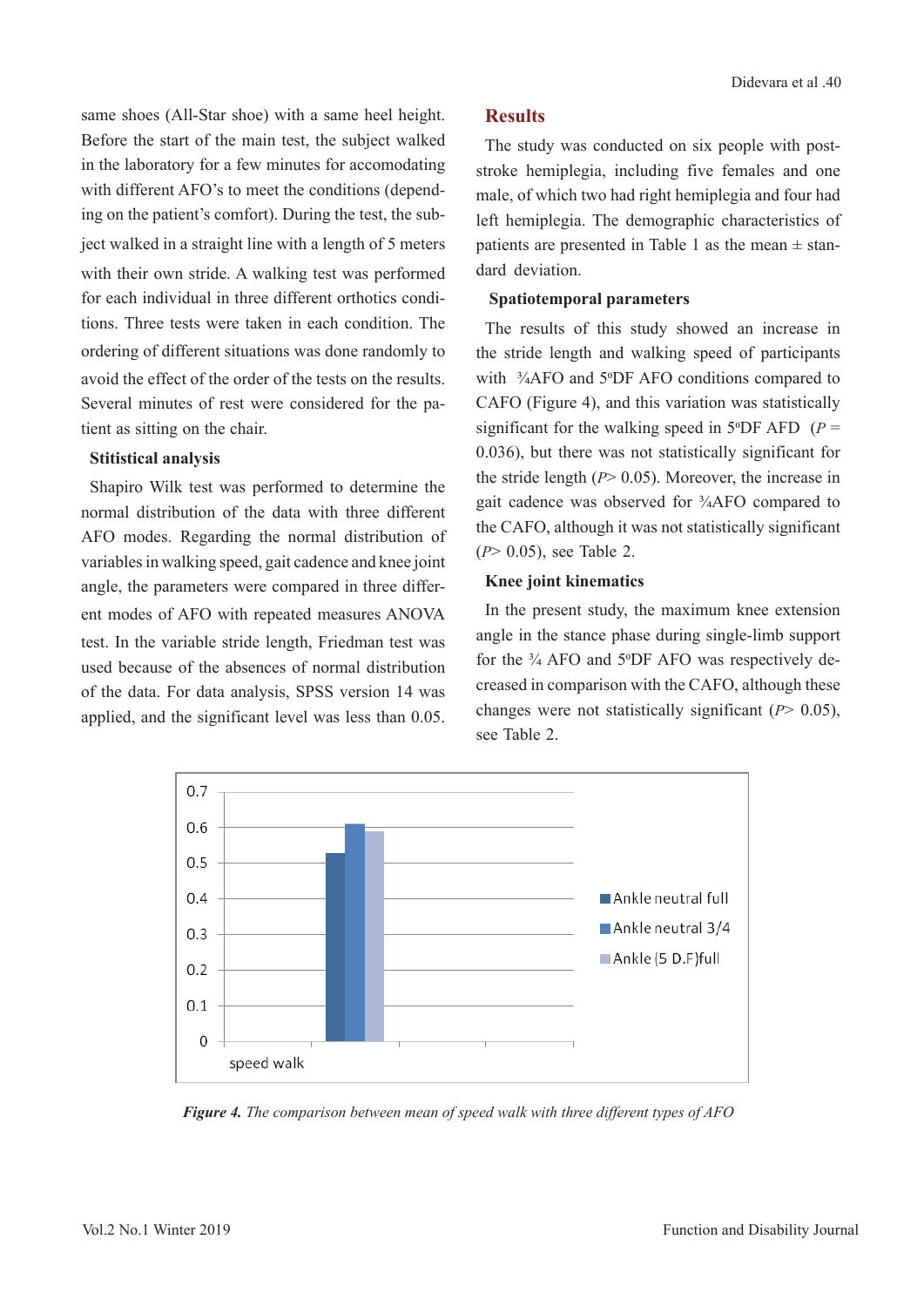#### 41. The Effect of Ankle Angle and Foot-plate Length of...

| Subject        | Gender | Affected side | Weight $(kg)$  | height(cm)      | Age(year)      | Time since.<br>onset (year) | Modified<br>Ashworth Scale |
|----------------|--------|---------------|----------------|-----------------|----------------|-----------------------------|----------------------------|
|                | Female | Right         | 55             | 150             | 46             | 5                           | $1+$                       |
| $\overline{2}$ | Female | Left          | 64             | 167             | 31             |                             | 2                          |
| 3              | Male   | Left          | 74             | 176             | 65             | 4                           | 2                          |
| $\overline{4}$ | Female | Right         | 61             | 164             | 42             | $\overline{2}$              | $1+$                       |
| 5              | Female | Left          | 63             | 159             | 47             | 3                           | 2                          |
| 6              | Female | Left          | 60             | 165             | 45             | 1/5                         | $\overline{2}$             |
| Mean and SD    | ۰      | ٠             | $62/8 \pm 6/3$ | $1/60 \pm 0/08$ | $62/8 \pm 6/3$ | $2/75 \pm 1/54$             |                            |

*Table1. Subject's demographic information*

*Table 2. Mean and SD of walking parameters with three different types of AFO*

| <b>Walking condition</b>  |                    |                   |                   |         |  |
|---------------------------|--------------------|-------------------|-------------------|---------|--|
|                           | Ankle neutral full | Ankle neutral 3/4 | Ankle (5 D.F)full | P-value |  |
|                           | foot plate         | foot plate        | foot plate        |         |  |
| Walking velocity          | $0.53\pm0.10$      | $0.61 \pm 0.15$   | $0.59 \pm 0.11$   | 0/036   |  |
| Stride length             | $0.76 \pm 0.12$    | $0.82 \pm 0.08$   | $0.83 \pm 0.07$   | 0/164   |  |
| Cadence                   | $44\pm11.09$       | $45\pm11.07$      | $44\pm8.31$       | 1/000   |  |
| Maximum knee<br>extension | $-6.42\pm8.04$     | $-6.12 \pm 10.09$ | $-3.9\pm9.94$     | 0/342   |  |

# **Discussion**

The stroke affects many aspects of the person's life, but the main problems of these individuals are gait pattern disorders. Insufficient ankle dorsiflexion in the swing phase, medio-lateral ankle instability, and inefficient foot-off during the terminal stance phase causes asymmetric gait pattern and reduced walking speed in these patients and an AFO is often prescribed to improve gait (Ohsawa, et al., 1992). A forefoot strike at the early stance phase, knee genurecurvatum and abnormal knee hyperextension (greater than 5 degrees) are features those could transferring the ground reaction force vector to the anterior knee axis from the mid to late stance phase and can be observed in such patients, which also followed by uncoordinated gait pattern and reduced walking speed. The AFO is able to control hyperextension by alteration the place of the ground reaction force vector and correct inadequate dorsiflexion. Various studies have showed the positive effects of AFO on the gait parameters in the

hemiplegic individuals. Depending on the structure of AFO, the plantar flexor muscle activity and knee stability can be improved by using this orthosis. The current study examined the effect of ankle alignment and footplate length of rigid AFO on the spatiotemporal parameters and maximum knee extension in the stance phase during single limb support in people with post stroke hemiplegia.

According to findings from this study, the walking speed of patients with 5°DF AFO was increased to 11.56%, which is statistically significant compared to CAFO. This increase is probably due to the ankle dorsiflexion angle, which may help to recreate real heel strike, control the progression of the tibia from the mid to late stance phase, forward anterior thigh movement, positioning the limb in a better alignment for weigh distribution to the opposite limb and start the better swing phase in the same direction (Lehmann, et al., 1987). Improvement in the walking speed with AFO is also associated with the tibia inclination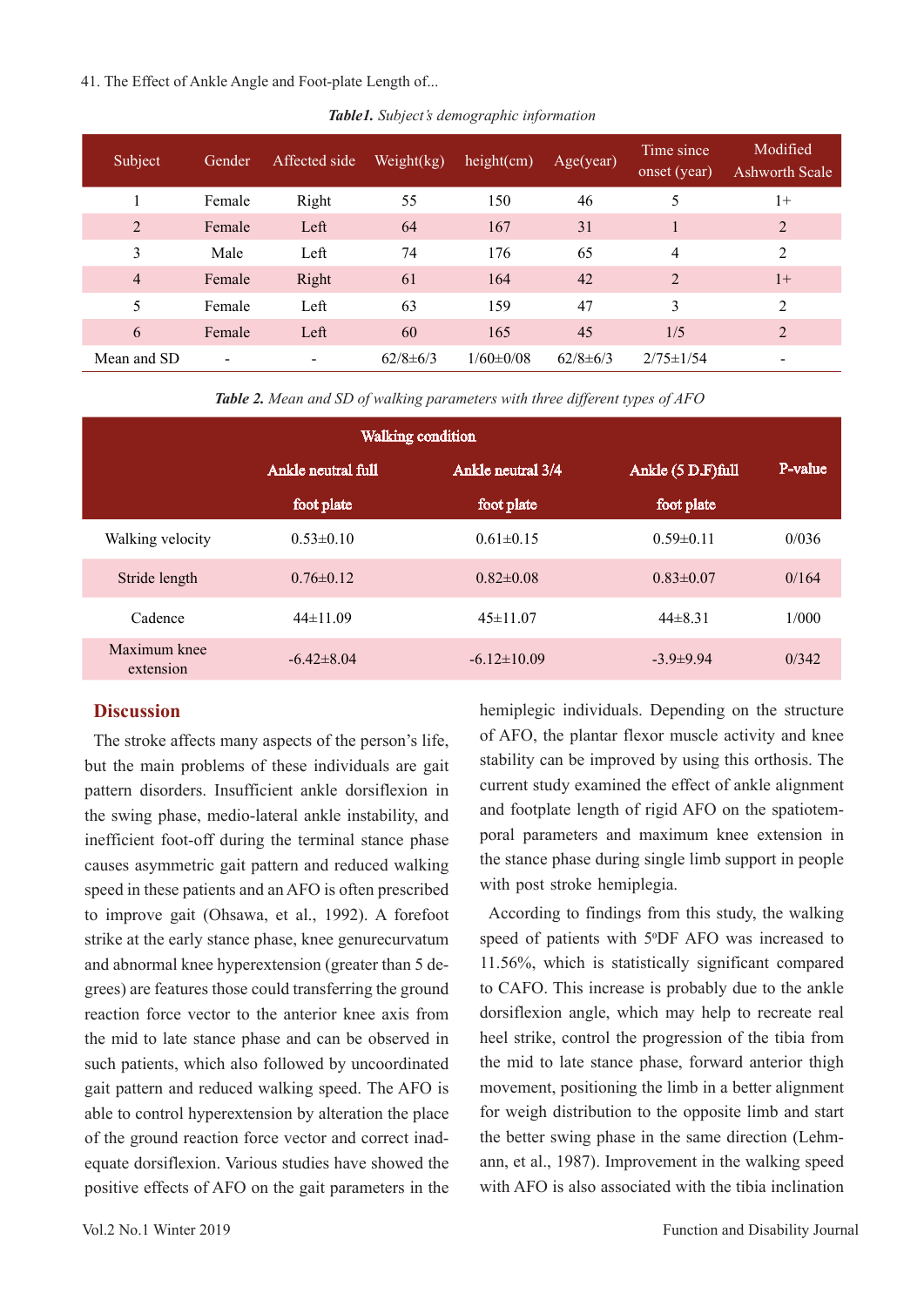(leg angle relative to the vertical angle) (Fatone, et al., 2009). The result of this section of our study was in line with the study of Lehman et al, but inconsistent with Barbara Silver et al. (2011). They stated that the walking speed in dynamic AFO in two different states of neutral AFO and 50DF AFO did not differ statistically. In addition, it is possible to make meaningful changes by increasing the sample size and increasing the dorsiflexion angle up to 10 degrees (Silver-Thorn, Herrmann, Current, & McGuire, 2011). In the ¾AFO, almost all patients showed an increase in the walking speed, although they were not statistically significant. Meanwhile, the ability of body to move on weight bearing limb and fast weigh distribution is of the important factor affecting the walking speed. It seems that the  $\frac{3}{4}$ AFO allowed more dorsiflexion in mid foot; and the third rocker was fulfilled easier during the terminal stance phase (Goldie, Matyas, & Evans, 1996).

 In this study, there was no statistically significant difference for the stride length and the cadence between the three different conditions. Concerning the stride length, little differences were observed in both 5°DF AFO and <sup>3</sup>/<sub>4</sub>AFO compared to CAFO. Since increased speed is directly related to the increase in stride length (Leung & Moseley, 2003), thus it might be considered that increased speed in 5 degree DF AFO probably was due to increased stride length.

In the <sup>3</sup>/<sub>4</sub>AFO, the barrier for push off in the terminal stance phase has been probably reduced and the movement has been made smoother, but the movement was slower in the full-length AFO due to the rigidity of the orthosis in forefoot part. There was no significant change in stride length in comparison to the 50DF AFO and the CAFO in our study, which is in the line with Barbara Silver et al. study (Silver-Thorn, et al., 2011). There were a few similar studies in this field and little research has been done. Concerning the cadence in relation of CAFO and the 50DF AFO, results showed that it was consistent with the study of Barbara Silver et al.(Silver-Thorn, et al., 2011). In a review study, Leung et al. also observed no significant changes in the cadence variable through various

AFO studies (Leung & Moseley, 2003). Luiz et al. compared the effect of different types of AFO on the cadence of stroke individuals in a review study. The hemiplegic patients commonly showed a significant improvement in walking speed without changes in cadence with the orthoses (Ferreira et al., 2013). Although, most of these studies measured short-term effects and probably different results may be obtained by examining long-term effects.

Based on the results in this study, the mean maximum knee extension angles in the stance phase during single limb support showed a decrease of 38.47% with 5°DF AFO in comparison with CAFO, which was not statistically significant. This reduction in the mean maximum knee extension angles in the stance phase was seen in all subjects with 50DF AFO. According to the findings, it was possible that the knee was indirectly affected by the change in the ankle angle in the rigid AFO, so that the creation of the dorsiflexion and consequently the alteration of the ground reaction force vector toward the posterior knee caused a decrease in the maximum knee extension angle. Lee et al. stated that the dorsiflexion in AFO causes an increase in knee flexion in the mid stance phase, but the changes were significant when applying angles greater than 10 degrees (Lee, Lee, & Kim, 2015). In the study of Silver-Thorn et al., the alignment of 5 degrees of dorsiflexion in the ankle caused an increase in maximum knee flexion in the loading response phase, but not statistically significant (Silver-Thorn, et al., 2011). In another study, adding below-heel wedge had better results for controlling the hyperextension with rigid AFO. In this way, it is possible that the below-heel wedge changes the angle of tibia (creating dorsiflexion), thereby causing the alteration of the ground reaction force vector and controlling the hyperextension.

It was hypothesized that ¾AFO, through the creation of dorsiflexion in the mid stance phase can cause shift of ground reaction force vector toward posterior knee and control the hyperextension. Our result of the study in relation of ¾AFO was consistent with the study by Fatone et al., because the rigid AFO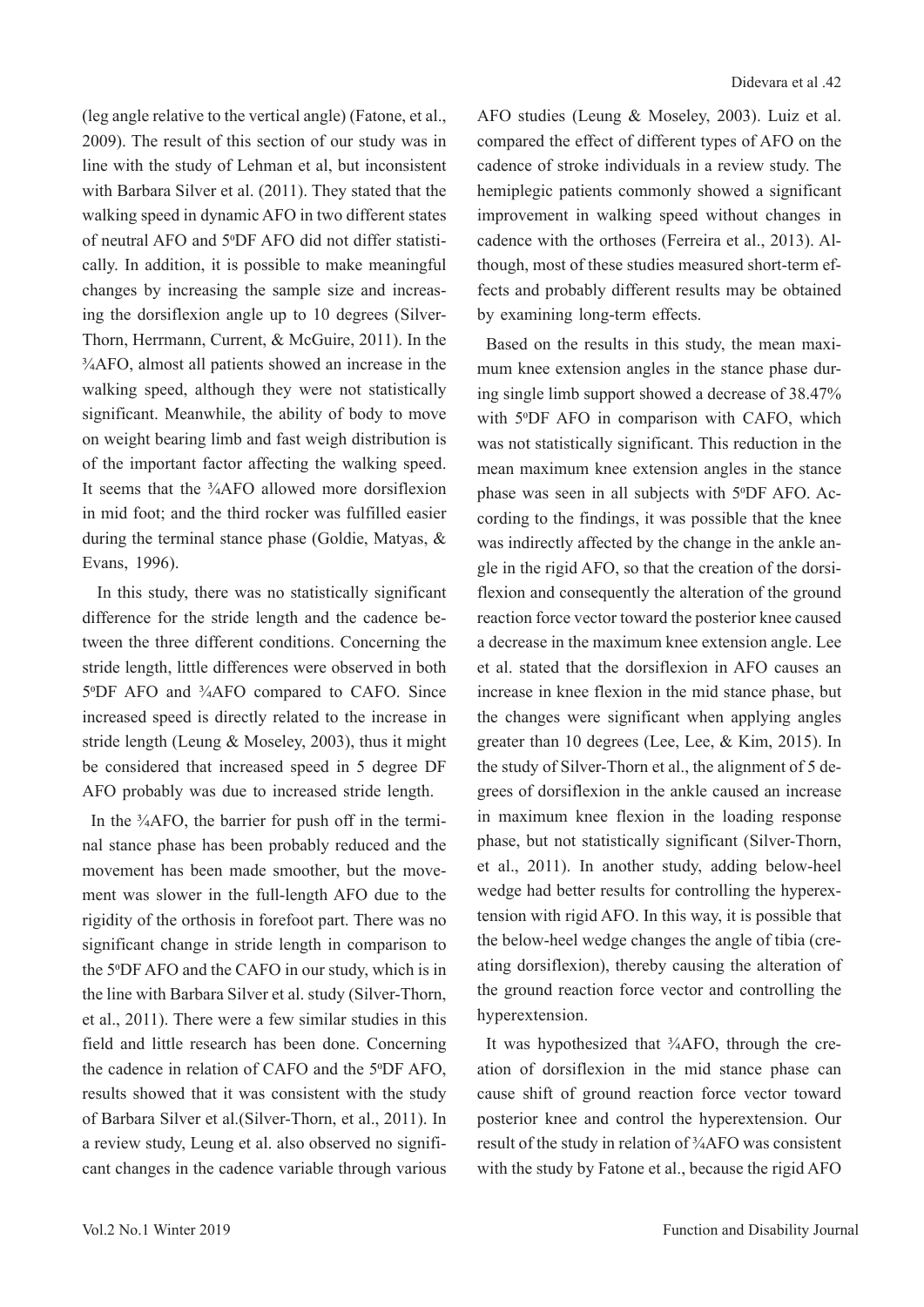43. The Effect of Ankle Angle and Foot-plate Length of...

footplate length (¾AFO) had no significant effect the stance knee angle (Fatone, et al., 2009). Nevertheless, additional studies with a larger sample are required to examine the influence of the AFO footplate length on the gait variables.

 The short time investigation for evaluating the impact of these AFO due to the time limit for project implementation and very limited studies in relation to the AFO footplate length were our research limitations. It is suggested that the kinetics parameters (such as knee joint moment and power) and muscle activity be studied in a similar study with a larger sample, investigating the long-term effects of orthoses on gait parameters and comparing the effects of different types of articulated and non-articulated AFO in future studies.

## **Conclusion**

According to the results of this study, it was observed that the change in the ankle angle in rigid AFO in the sagittal plane had a greater effect on the study parameters compared to the footplate length changes. Increasing the walking speed was related to altering the ankle angle, indicating the importance of the dor-

## **References**

Bovonsunthonchai, S., Hiengkaew, V., Vachalathiti, R., & Vongsirinavarat, M. (2011). Gait symmetrical indexes and their relationships to muscle tone, lower extremity function, and postural balance in mild to moderate stroke. Journal of the Medical Association of Thailand, 94(4), 476.

Chen, C., Yeung, K., Wu, S., & Chiang, P. (1998). Effects of an anterior ankle-foot orthosis on hemiplegic gait. J Rehabil Med Assoc ROC, 26, 119-127.

da Cunha Jr, I. T., Lim, P. A., Qureshy, H., Henson, H., Monga, T., & Protas, E. J. (2002). Gait outcomes after acute stroke rehabilitation with supported treadmill ambulation training: a randomized controlled pilot study. Archives of physical medicine and rehabilitation, 83(9), 1258-1265.

Danielsson, A., & Sunnerhagen, K. S. (2004). Energy expenditure in stroke subjects walking with a carbon comsiflexion angle in the rigid AFO and its effect on controlling the progression of tibia and positioning the limb in more appropriate alignment. However, these changes had no significant effects on the stride length and cadence of the patients. Concerning the maximum knee extension angle in the stance phase, this change at AFO can also indirectly affect the knee and help control the hyperextension by alteration of the ground reaction force vector. Regarding the footplate length, the parameters of stride length, walking speed, cadence and maximum knee extension angle in the stance phase showed no significant changes.

#### **Acknowledgement**

The authors would like to thank all the participants in the present study. We are grateful to the University of Social Welfare and Rehabilitation Sciences for providing the equipment.

#### **Conflict of Interest Statement**

All the authors declare that they have no conflict of interest.

posite ankle foot orthosis. Journal of rehabilitation medicine, 36(4), 165-168.

Easton, J. D., Saver, J. L., Albers, G. W., Alberts, M. J., Chaturvedi, S., Feldmann, E., Kidwell, C. S. (2009). Definition and evaluation of transient ischemic attack: a scientific statement for healthcare professionals from the American Heart Association/American Stroke Association Stroke Council; Council on Cardiovascular Surgery and Anesthesia; Council on Cardiovascular Radiology and Intervention; Council on Cardiovascular Nursing; and the Interdisciplinary Council on Peripheral Vascular Disease: the American Academy of Neurology affirms the value of this statement as an educational tool for neurologists. Stroke, 40(6), 2276-2293.

Eddison, N., Chockalingam, N., & Osborne, S. (2015). Ankle foot orthosis–footwear combination tuning: An investigation into common clinical practice in the United Kingdom. Prosthetics and orthotics international, 39(2),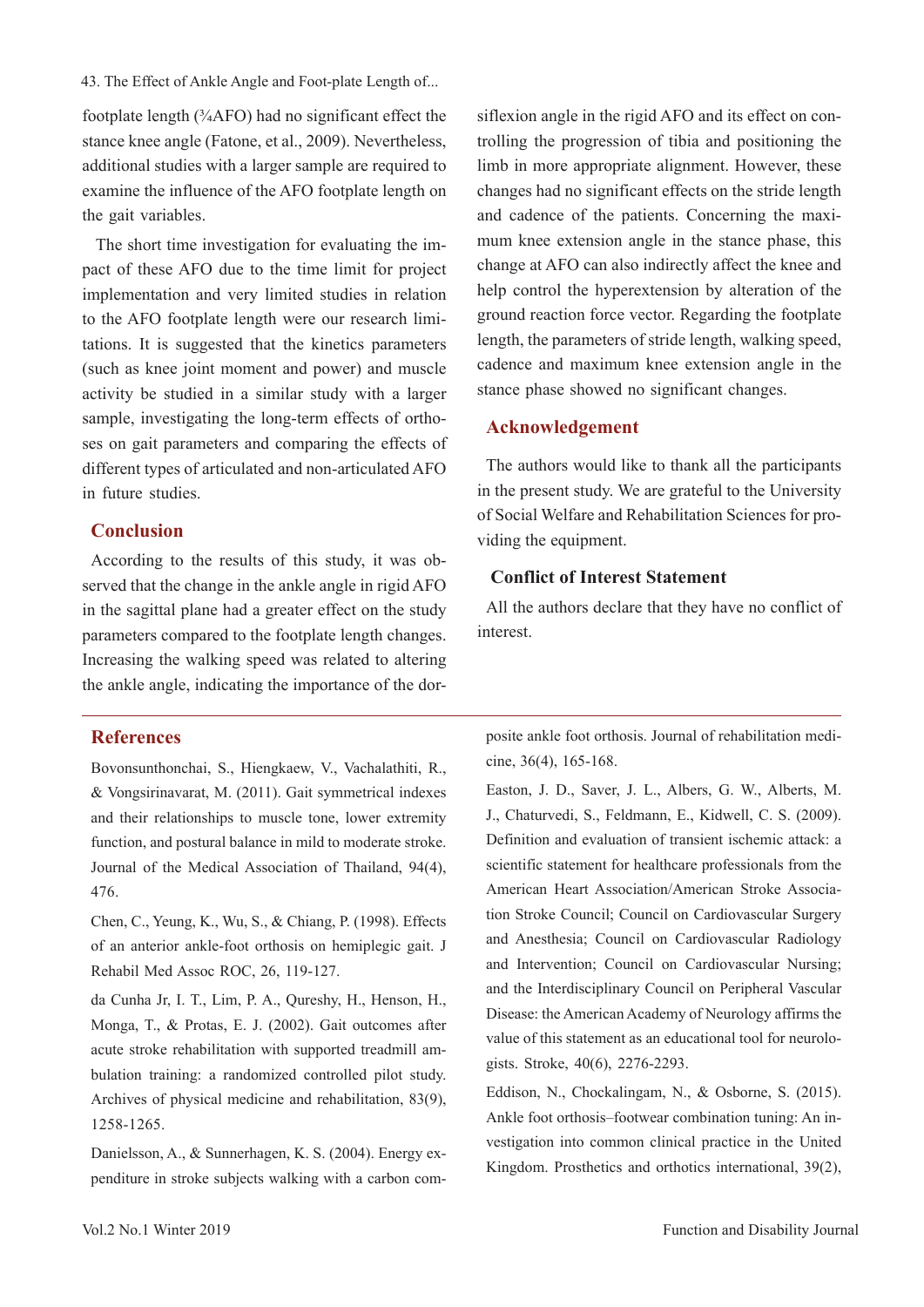#### 126-133.

Fatone, S., Gard, S. A., & Malas, B. S. (2009). Effect of ankle-foot orthosis alignment and foot-plate length on the gait of adults with poststroke hemiplegia. Archives of physical medicine and rehabilitation, 90(5), 810-818.

Ferreira, L. A. B., Neto, H. P., Christovão, T. C. L., Duarte, N. A., Lazzari, R. D., Galli, M., & Oliveira, C. S. (2013). Effect of ankle-foot orthosis on gait velocity and cadence of stroke patients: a systematic review. Journal of physical therapy science, 25(11), 1503-1508.

Goldie, P. A., Matyas, T. A., & Evans, O. M. (1996). Deficit and change in gait velocity during rehabilitation after stroke. Archives of physical medicine and rehabilitation, 77(10), 1074-1082.

Hsu, J. D., Michael, J., & Fisk, J. (2008). AAOS Atlas of Orthoses and Assistive Devices E-Book: Elsevier Health Sciences.

Hung, J.-W., Chen, P.-C., Yu, M.-Y., & Hsieh, Y.-W. (2011). Long-term effect of an anterior ankle-foot orthosis on functional walking ability of chronic stroke patients. American journal of physical medicine & rehabilitation, 90(1), 8-16.

Lamontagne, A., Malouin, F., & Richards, C. L. (2001). Locomotor-specific measure of spasticity of plantarflexor muscles after stroke. Archives of physical medicine and rehabilitation, 82(12), 1696-1704.

Lee, H. Y., Lee, J. H., & Kim, K. (2015). Changes in angular kinematics of the paretic lower limb at different orthotic angles of plantar flexion limitation of an anklefoot-orthosis for stroke patients. Journal of physical therapy science, 27(3), 825-828.

Lehmann, J. F., Condon, S. M., & Price, R. (1987). Gait abnormalities in hemiplegia: their correction by anklefoot orthoses. Archives of Physical Medicine and Rehabilitation, 68(11), 763-771.

Leung, J., & Moseley, A. (2003). Impact of ankle-foot orthoses on gait and leg muscle activity in adults with hemiplegia: systematic literature review. Physiotherapy, 89(1), 39-55.

Miyazaki, S., Yamamoto, S., & Kubota, T. (1997). Effect of ankle-foot orthosis on active ankle moment in patients with hemiparesis. Medical and Biological Engineering and Computing, 35(4), 381-385.

Ohsawa, S., Ikeda, S., Tanaka, S., Takahashi, T., Takeuchi, T., Utsunomiya, M., . . . Katagi, Y. (1992). A new model of plastic ankle foot orthosis (FAFO (II)) against spastic foot and genu recurvatum. Prosthetics and orthotics international, 16(2), 104-108.

Silver-Thorn, B., Herrmann, A., Current, T., & McGuire, J. (2011). Effect of ankle orientation on heel loading and knee stability for post-stroke individuals wearing anklefoot orthoses. Prosthetics and orthotics international, 35(2), 150-162.